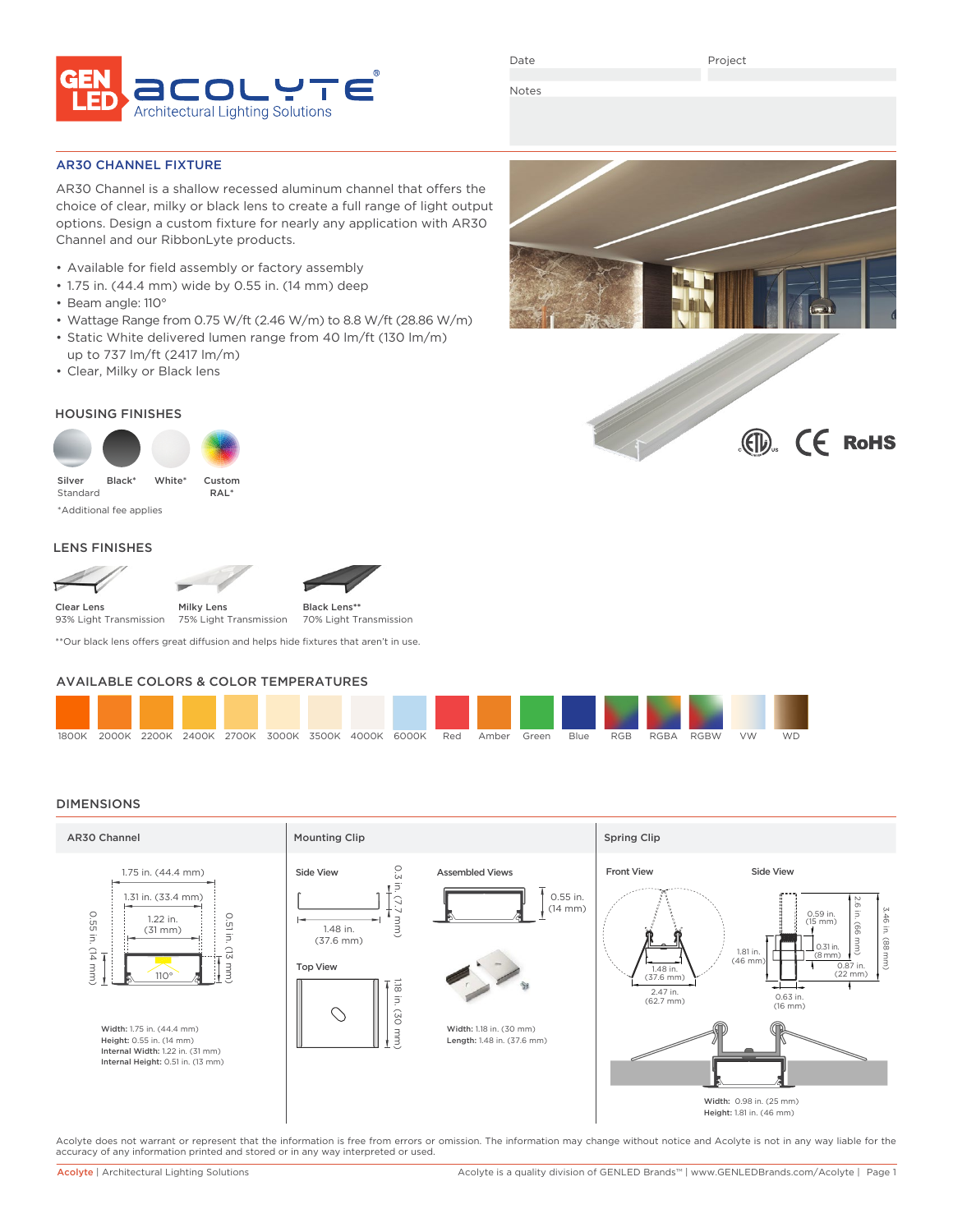

# SPECIFICATIONS

| Beam Angle                   | 110°                                                                                                                                                                                                                                                                                                                                                                                                     |
|------------------------------|----------------------------------------------------------------------------------------------------------------------------------------------------------------------------------------------------------------------------------------------------------------------------------------------------------------------------------------------------------------------------------------------------------|
| Lens Type                    | Clear Lens, Milky Lens, Black Lens                                                                                                                                                                                                                                                                                                                                                                       |
| Length                       | Channel is sold by the foot and cut to your exact desired length. Required amount of mounting clips included.                                                                                                                                                                                                                                                                                            |
| <b>Operating Voltage</b>     | 24V                                                                                                                                                                                                                                                                                                                                                                                                      |
| Dimming                      | MLV / 0-10 Volt / Lutron Hi-Lume 1% dimming LED drivers / Lutron VIVE code compliance available / ELV / DALI / DMX                                                                                                                                                                                                                                                                                       |
| <b>Operating Temperature</b> | -40° F to 158° F (-40° C to 70° C)                                                                                                                                                                                                                                                                                                                                                                       |
| Colors                       | 1800K, 2000K, 2200K, 2400K, 2700K, 3000K, 3500K, 4000K, 6000K, Red, Amber, Green, Blue, RGB, RGBA, RGBW, VW,<br>RGB & RGBW Addressable, Warm Dim (1800K, 2000K, 2200K only available in IP20)                                                                                                                                                                                                            |
| <b>CRI</b>                   | 90+ CRI (Static white only)                                                                                                                                                                                                                                                                                                                                                                              |
| Lamp Life                    | L70 at 50,000 Hours                                                                                                                                                                                                                                                                                                                                                                                      |
| MacAdam Ellipses (SDCM)      | 2-Step Binning (For Static White LEDs only)                                                                                                                                                                                                                                                                                                                                                              |
| Certifications               | ETL Listed: UL 2108 Issued: 2004/02/27 Ed: 1 Rev: 2014/02/24 Low Voltage Lighting Systems<br>CSA C22.2#9.0 Issued: 1996/06/01 Ed: 1 (R2011) General Requirements for Luminaries;<br>with Gen. Inst. 1: 1997, Gen Inst. 2: 1998. ROHS compliant UL 2108 - Low Voltage Lighting Systems<br>UL 8750 - Light Emitting Diode (LED) Equipment for Use in Lighting Products UL 1598 / CSA 250.0-08 - Luminaires |

# ACCESSORIES

End Cap



Acolyte does not warrant or represent that the information is free from errors or omission. The information may change without notice and Acolyte is not in any way liable for the<br>accuracy of any information printed and sto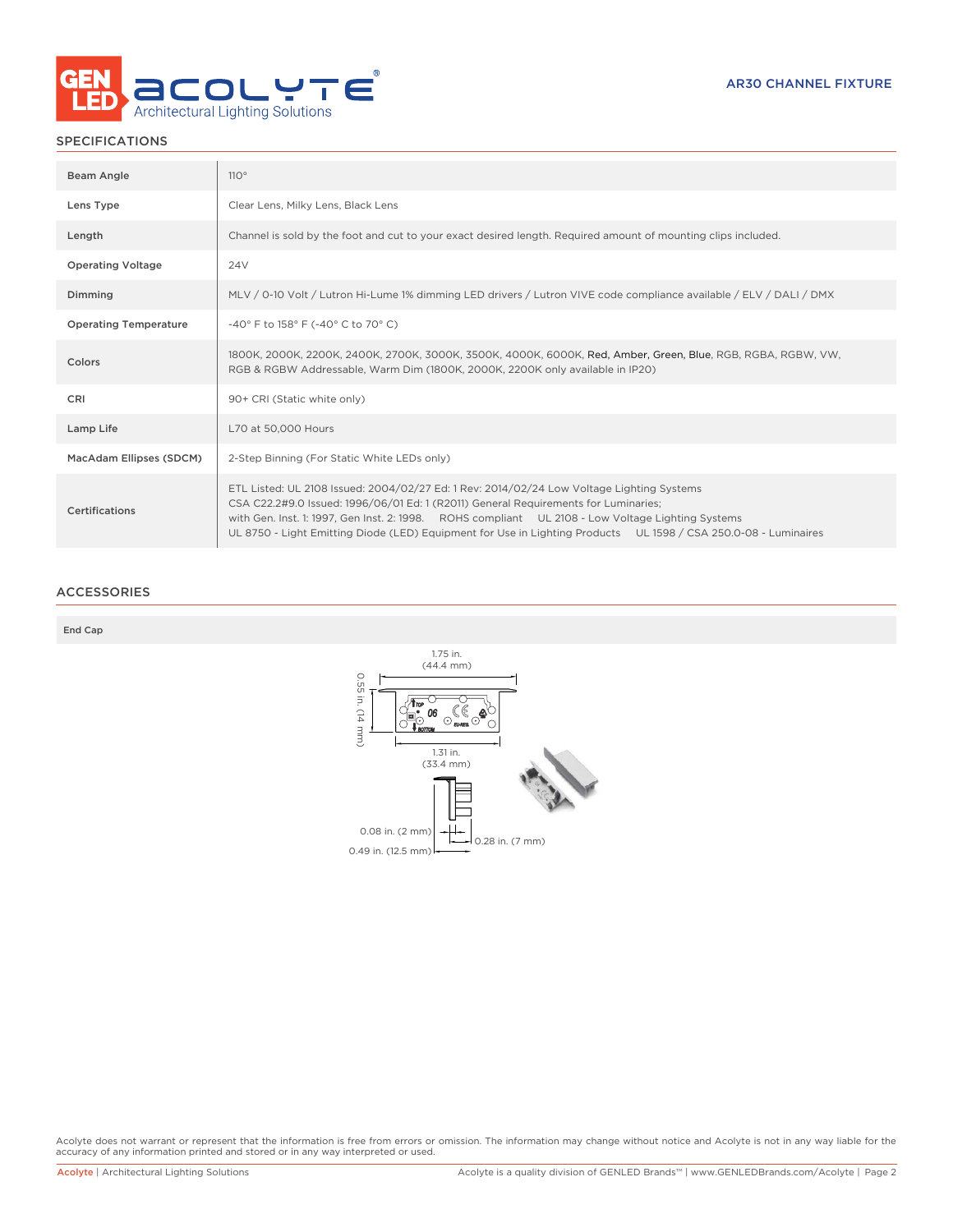

# **STEP 1 Complete Channel Part Number**

| CHANNEL               | <b>LENS</b>            | <b>HOUSING COLOR</b>              | <b>MOUNTING TYPE</b> |  |  |  |  |  |
|-----------------------|------------------------|-----------------------------------|----------------------|--|--|--|--|--|
| CHAR30                |                        |                                   |                      |  |  |  |  |  |
| CHAR30 - AR30 Channel | C - Clear Lens         | SV - Silver                       | C - Mounting Clips   |  |  |  |  |  |
|                       | M - Milky Lens         | <b>BK</b> - Black                 | S - Spring Clips     |  |  |  |  |  |
|                       | <b>BK</b> - Black Lens | WH - White                        |                      |  |  |  |  |  |
|                       |                        | Consult factory for custom colors |                      |  |  |  |  |  |

# **STEP 2 Complete RibbonLyte Part Number**

| <b>CATEGORY</b>                                                                                                  | CRI                                     | <b>RIBBON TYPE &amp; IP RATING</b>         |                                        |                       |  |
|------------------------------------------------------------------------------------------------------------------|-----------------------------------------|--------------------------------------------|----------------------------------------|-----------------------|--|
| <b>RB</b>                                                                                                        |                                         |                                            |                                        |                       |  |
| <b>RB</b> - RibbonLyte                                                                                           | <b>0</b> - Static Color, Color Changing | SWS220 - Static White Series 2 IP20        | <b>RGBWADD - Addressable RGBW IP67</b> | RGBWA20 - RGBW/A IP20 |  |
|                                                                                                                  | $90 - 90 + CRI$ Static White            | SWS265 - Static White Series 2 IP65        | VWS220 - VW Series 2 IP20              | RGBWA65 - RGBW/A IP65 |  |
|                                                                                                                  |                                         | SWS268 - Static White Series 2 IP68        | VWS265 - VW Series 2 IP65              | RGBWA68 - RGBW/A IP68 |  |
|                                                                                                                  |                                         | SCS220 - Static Color Series 2 IP20        | VWS268 - VW Series 2 IP68              | WD20 - Warm Dim IP20  |  |
|                                                                                                                  |                                         | <b>SCS265</b> - Static Color Series 2 IP65 | <b>RGB20 - RGB IP20</b>                | WD65 - Warm Dim IP65  |  |
| NOTE: To ensure waterproofing standards are met, IP65,<br>IP67, and IP68 RibbonLyte can NOT be cut in the field. |                                         | SCS268 - Static Color Series 2 IP68        | <b>RGB65 - RGB IP65</b>                | WD68 - Warm Dim IP68  |  |
|                                                                                                                  |                                         | <b>RGBADD - Addressable RGB IP67</b>       | <b>RGB68 - RGB IP68</b>                |                       |  |

| <b>WATTAGE</b>                                                         | COLOR      |                                                        |
|------------------------------------------------------------------------|------------|--------------------------------------------------------|
|                                                                        |            |                                                        |
| 0.75 - 0.75 W/ft (2.46 W/m - Static White, Static Color)               | 18 - 1800K | <b>VW</b> - Variable White                             |
| 1.0 - 1.0 W/ft $(3.3 \text{ W/m} \cdot \text{Variable White})$         | 20 - 2000K | RGB - Red, Green, Blue                                 |
| 1.5 - 1.5 W/ft $(4.9 \text{ W/m}$ - Static White, Static Color)        | 22 - 2200K | RGB30 - Red, Green, Blue + 3000K                       |
| 2.2 - 2.2 W/ft (7.2 W/m - Static White, Static Color, RGB)             | 24 - 2400K | <b>RGB40</b> - Red, Green, Blue + 4000K (5.5W only)    |
| 3.0 - 3.0 W/ft (9.8 W/m - Static White, Static Color, Variable White)  | 27 - 2700K | RGB60 - Red, Green, Blue + 6000K                       |
| 3.7 - 3.7 W/ft (12.1 W/m - Addressable RGB)                            | 30 - 3000K | RGBA - Red, Green, Blue + Amber                        |
| 4.4 - 4.4 W/ft (14.4 W/m - Static White, Static Color, RGB, RGBW/RGBA) | 35 - 3500K | RGBW30 - RGB + 3000K Addressable                       |
| 5.0 - 5.0 W/ft (16.4 W/m - Static White, Static Color)                 | 40 - 4000K | RGBW60 - RGB + 6000K Addressable                       |
| 5.2 - 5.2 W/ft (17.1 W/m - Warm Dim)                                   | 60 - 6000K | 2920 - Warm Dim 2900K - 2000K (IP20)                   |
| 5.4 - 5.4 W/ft (17.7 W/m - Addressable RGBW)                           | R - Red    | 2721 - Warm Dim 2700K - 2100K (IP65+IP68)              |
| 5.5 - 5.5 W/ft (18.0 W/m - RGBW/RGBA)                                  | A - Amber  | Z - Undecided**                                        |
| 6.0 - 6.0 W/ft (19.7 W/m - Static White, Static Color, Variable White) | G - Green  | ** For quotes only. Must be chosen before final order. |
| 8.8 - 8.8 W/ft (28.9 W/m - RGB, RGBW/RGBA)                             | $B - Blue$ |                                                        |



**STEP 3 Complete Assembly Option & Length**

ASSEMBLY OPTION LENGTH (Standard factory assembled length up to 78 in. / 2 m)

- FI Field Assembly
- FA Factory Assembly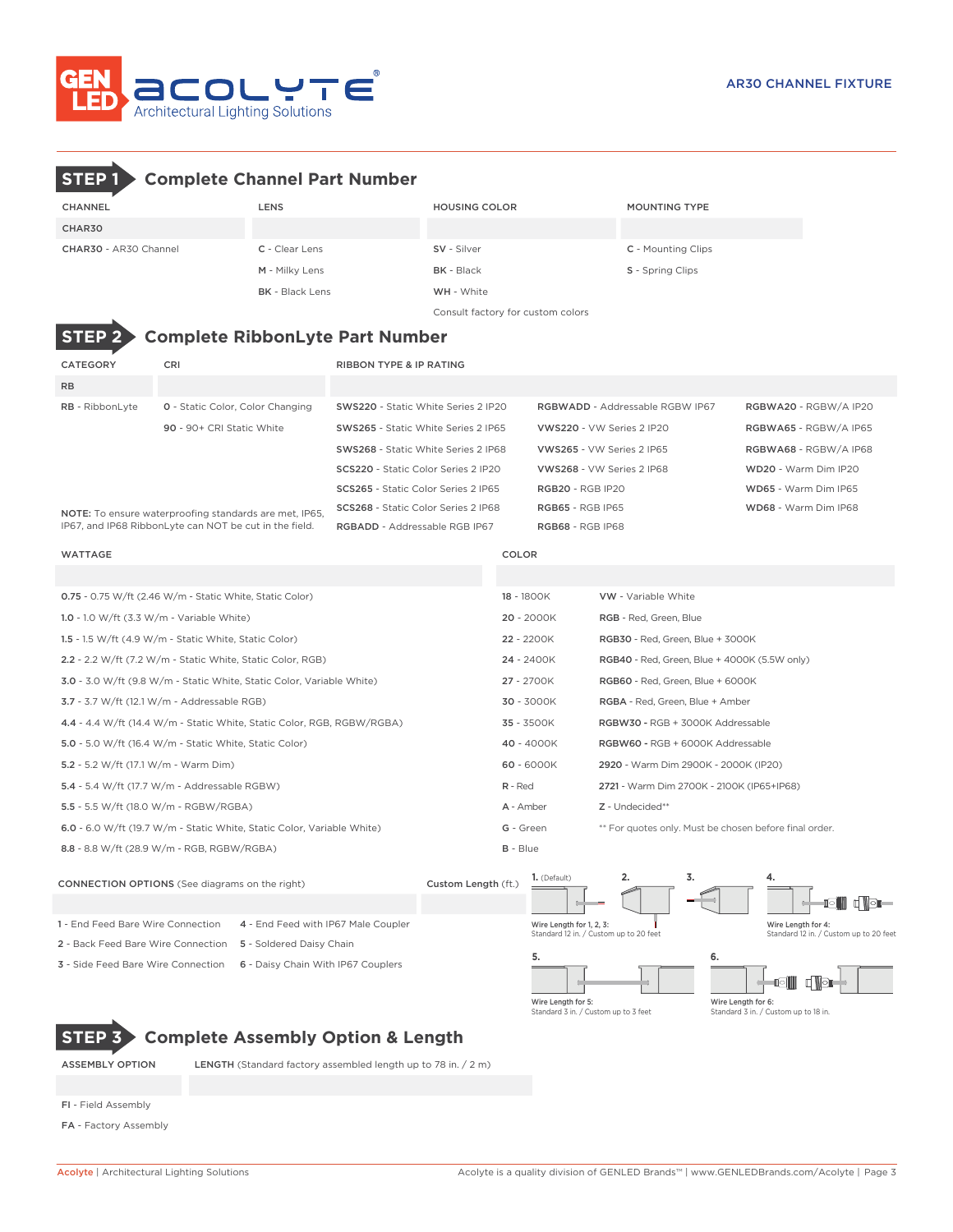

# RIBBONLYTE SPECIFICATIONS & COMPATIBILITY

|                                                                               |                          |                              |                |                      |                                         | <b>Delivered Lumens</b>                 |                                         |                             | Compatible<br>with Channel |              |              |  |  |  |  |  |  |  |  |  |  |  |       |     |            |            |            |  |  |  |  |
|-------------------------------------------------------------------------------|--------------------------|------------------------------|----------------|----------------------|-----------------------------------------|-----------------------------------------|-----------------------------------------|-----------------------------|----------------------------|--------------|--------------|--|--|--|--|--|--|--|--|--|--|--|-------|-----|------------|------------|------------|--|--|--|--|
| Available<br>Wattage                                                          | Cuttable<br>Length       | LED<br>Pitch                 | Color<br>Temp. | Im/W<br>without Lens | with<br><b>Clear Lens</b><br>Im/ft/Im/m | with<br><b>Milky Lens</b><br>Im/ft/Im/m | with<br><b>Black Lens</b><br>Im/ft/Im/m | Max<br>Length               | <b>IP20</b>                | <b>IP65</b>  | <b>IP68</b>  |  |  |  |  |  |  |  |  |  |  |  |       |     |            |            |            |  |  |  |  |
|                                                                               |                          |                              | 1800K          | 84                   | 59 / 192                                | 47/155                                  | 44/145                                  |                             |                            |              |              |  |  |  |  |  |  |  |  |  |  |  |       |     |            |            |            |  |  |  |  |
|                                                                               |                          |                              | 2000K          | 99                   | 69 / 227                                | 56/183                                  | 52/171                                  |                             |                            |              |              |  |  |  |  |  |  |  |  |  |  |  |       |     |            |            |            |  |  |  |  |
|                                                                               |                          |                              | 2200K          | 109                  | 76 / 249                                | 61 / 201                                | 57/188                                  | IP20:<br>49 ft              |                            |              |              |  |  |  |  |  |  |  |  |  |  |  |       |     |            |            |            |  |  |  |  |
| 0.75                                                                          | 1.97 in.                 | 48 LEDs/ft<br>$(160$ LEDs/m) |                | 2400K                | 113                                     | 79 / 259                                | 64 / 209                                | 59 / 195                    | (15 m)                     |              |              |  |  |  |  |  |  |  |  |  |  |  |       |     |            |            |            |  |  |  |  |
| <b>Static White</b><br>Series <sub>2</sub>                                    | $(50$ mm $)$             |                              | 2700K          | 123                  | 86 / 281                                | 69/227                                  | 65 / 212                                | IP65/IP68:                  | ✓                          | ✓            | $\checkmark$ |  |  |  |  |  |  |  |  |  |  |  |       |     |            |            |            |  |  |  |  |
|                                                                               |                          |                              | 3000K          | 123                  | 86 / 281                                | 69 / 227                                | 65 / 212                                | 32.8 ft                     |                            |              |              |  |  |  |  |  |  |  |  |  |  |  |       |     |            |            |            |  |  |  |  |
|                                                                               |                          |                              | 3500K          | 130                  | 91 / 297                                | 73 / 240                                | 68 / 224                                | $(10 \; \text{m})$          |                            |              |              |  |  |  |  |  |  |  |  |  |  |  |       |     |            |            |            |  |  |  |  |
|                                                                               |                          |                              | 4000K<br>6000K | 134<br>131           | 93 / 307<br>91 / 300                    | 75/247<br>74 / 242                      | 70/231<br>69/226                        |                             |                            |              |              |  |  |  |  |  |  |  |  |  |  |  |       |     |            |            |            |  |  |  |  |
|                                                                               |                          |                              | 1800K          | 84                   | 117 / 384                               | 95 / 310                                | 88/289                                  |                             |                            |              |              |  |  |  |  |  |  |  |  |  |  |  |       |     |            |            |            |  |  |  |  |
|                                                                               |                          |                              | 2000K          | 98                   | 137 / 384                               | 110 / 362                               | 103 / 338                               |                             |                            |              |              |  |  |  |  |  |  |  |  |  |  |  |       |     |            |            |            |  |  |  |  |
|                                                                               |                          |                              | 2200K          | 109                  | 152 / 499                               | 123 / 402                               | 114 / 375                               | IP20:                       |                            |              |              |  |  |  |  |  |  |  |  |  |  |  |       |     |            |            |            |  |  |  |  |
|                                                                               |                          |                              | 2400K          | 113                  | 158 / 517                               | 127/417                                 | 119 / 389                               | 49 ft                       |                            |              |              |  |  |  |  |  |  |  |  |  |  |  |       |     |            |            |            |  |  |  |  |
| 1.5<br><b>Static White</b>                                                    | 1.97 in.                 | 48 LEDs/ft                   | 2700K          | 123                  | 172/563                                 | 138 / 454                               | 129/424                                 | (15 m)                      | ✓                          | $\checkmark$ | $\checkmark$ |  |  |  |  |  |  |  |  |  |  |  |       |     |            |            |            |  |  |  |  |
| Series 2                                                                      | $(50$ mm $)$             | $(160$ LEDs/m)               | 3000K          | 123                  | 172/563                                 | 138 / 454                               | 129/424                                 | IP65/IP68:<br>32.8 ft       |                            |              |              |  |  |  |  |  |  |  |  |  |  |  |       |     |            |            |            |  |  |  |  |
|                                                                               |                          |                              | 3500K          | 129                  | 180/590                                 | 145 / 476                               | 135 / 444                               | (10 m)                      |                            |              |              |  |  |  |  |  |  |  |  |  |  |  |       |     |            |            |            |  |  |  |  |
|                                                                               |                          |                              | 4000K          | 134                  | 187/613                                 | 151 / 495                               | 141/462                                 |                             |                            |              |              |  |  |  |  |  |  |  |  |  |  |  |       |     |            |            |            |  |  |  |  |
|                                                                               |                          |                              | 6000K          | 131                  | 183/600                                 | 147/484                                 | 138 / 451                               |                             |                            |              |              |  |  |  |  |  |  |  |  |  |  |  |       |     |            |            |            |  |  |  |  |
|                                                                               |                          |                              | 1800K          | 83                   | 170 / 557                               | 137 / 449                               | 128/419                                 |                             |                            |              |              |  |  |  |  |  |  |  |  |  |  |  |       |     |            |            |            |  |  |  |  |
|                                                                               |                          |                              | 2000K          | 96                   | 196 / 644                               | 158/520                                 | 148 / 485                               |                             |                            |              |              |  |  |  |  |  |  |  |  |  |  |  |       |     |            |            |            |  |  |  |  |
| 2.2<br>1.97 in.<br><b>Static White</b><br>$(50$ mm $)$<br>Series <sub>2</sub> |                          | 2200K                        | 106            | 217 / 712            | 175/574                                 | 163 / 536                               | IP20:                                   |                             |                            |              |              |  |  |  |  |  |  |  |  |  |  |  |       |     |            |            |            |  |  |  |  |
|                                                                               |                          |                              | 2400K          | 111                  | 227/745                                 | 183/601                                 | 171 / 561                               | 42 ft<br>(12.8 m)           |                            |              |              |  |  |  |  |  |  |  |  |  |  |  |       |     |            |            |            |  |  |  |  |
|                                                                               |                          | 48 LEDs/ft<br>(160 LEDs/m)   | 2700K          | 120                  | 246 / 806                               | 198/650                                 | 185/606                                 | IP65/IP68:                  | ✓                          | ✓            | ✓            |  |  |  |  |  |  |  |  |  |  |  |       |     |            |            |            |  |  |  |  |
|                                                                               |                          |                              | 3000K          | 122                  | 250 / 819                               | 201/660                                 | 188/616                                 | 32.8 ft                     |                            |              |              |  |  |  |  |  |  |  |  |  |  |  |       |     |            |            |            |  |  |  |  |
|                                                                               |                          |                              | 3500K          | 127                  | 260 / 852                               | 210/687                                 | 196/642                                 | (10 m)                      |                            |              |              |  |  |  |  |  |  |  |  |  |  |  |       |     |            |            |            |  |  |  |  |
|                                                                               |                          |                              | 4000K          | 133                  | 272 / 893                               | 219 / 720                               | 205/672                                 |                             |                            |              |              |  |  |  |  |  |  |  |  |  |  |  |       |     |            |            |            |  |  |  |  |
|                                                                               |                          |                              | 6000K          | 128                  | 262/859                                 | 211 / 693                               | 197 / 647                               |                             |                            |              |              |  |  |  |  |  |  |  |  |  |  |  |       |     |            |            |            |  |  |  |  |
|                                                                               |                          | 48 LEDs/ft<br>$(160$ LEDs/m) | 1800K          | 84                   | 234 / 769                               | 189 / 620                               | 176 / 579                               |                             |                            |              |              |  |  |  |  |  |  |  |  |  |  |  |       |     |            |            |            |  |  |  |  |
|                                                                               |                          |                              | 2000K          | 98                   | 273 / 897                               | 221 / 723                               | 206/675                                 |                             |                            |              |              |  |  |  |  |  |  |  |  |  |  |  |       |     |            |            |            |  |  |  |  |
|                                                                               |                          |                              | 2200K          | 108                  | 301/989                                 | 243 / 797                               | 227/744                                 | IP20:<br>36 ft              |                            |              |              |  |  |  |  |  |  |  |  |  |  |  |       |     |            |            |            |  |  |  |  |
| 3.0                                                                           | 1.97 in.                 |                              | 2400K          | 109.8                | 306/1005                                | 247 / 811                               | 231 / 756                               | (11 m)                      |                            |              |              |  |  |  |  |  |  |  |  |  |  |  |       |     |            |            |            |  |  |  |  |
| <b>Static White</b><br>Series 2                                               | $(50$ mm $)$             |                              | 2700K<br>3000K | 122.9<br>130         | 343 / 1125<br>363 / 1190                | 277 / 907<br>293 / 960                  | 258 / 847                               | IP65/IP68:                  | $\checkmark$               | $\checkmark$ | $\checkmark$ |  |  |  |  |  |  |  |  |  |  |  |       |     |            |            |            |  |  |  |  |
|                                                                               |                          |                              | 3500K          | 133                  | 371 / 1217                              | 299 / 982                               | 273/896<br>279/916                      | 32.8 ft<br>$(10 \text{ m})$ |                            |              |              |  |  |  |  |  |  |  |  |  |  |  |       |     |            |            |            |  |  |  |  |
|                                                                               |                          |                              | 4000K          | 133                  | 371 / 1217                              | 299 / 982                               | 279/916                                 |                             |                            |              |              |  |  |  |  |  |  |  |  |  |  |  |       |     |            |            |            |  |  |  |  |
|                                                                               |                          |                              | 6000K          | 128                  | 357 / 1172                              | 288 / 945                               | 269 / 882                               |                             |                            |              |              |  |  |  |  |  |  |  |  |  |  |  |       |     |            |            |            |  |  |  |  |
|                                                                               |                          |                              | 1800K          | 81                   | 331/1087                                | 267 / 877                               | 249 / 818                               |                             |                            |              |              |  |  |  |  |  |  |  |  |  |  |  |       |     |            |            |            |  |  |  |  |
|                                                                               |                          |                              | 2000K          | 95                   | 389 / 1275                              | 314 / 1029                              | 293 / 960                               |                             |                            |              |              |  |  |  |  |  |  |  |  |  |  |  |       |     |            |            |            |  |  |  |  |
|                                                                               |                          |                              | 2200K          | 105                  | 430 / 1410                              | 347 / 1137                              | 323 / 1061                              |                             |                            |              |              |  |  |  |  |  |  |  |  |  |  |  |       |     |            |            |            |  |  |  |  |
| 4.4                                                                           |                          |                              | 2400K          | 109                  | 446 / 1463                              | 360 / 1180                              | 336 / 1101                              |                             |                            |              |              |  |  |  |  |  |  |  |  |  |  |  |       |     |            |            |            |  |  |  |  |
| <b>Static White</b>                                                           | 1.97 in.<br>$(50$ mm $)$ | 48 LEDs/ft                   | 2700K          | 122                  | 499 / 1638                              | 403 / 1321                              | 376 / 1233                              | 28 ft 4 in.<br>(8.64 m)     | $\checkmark$               | $\checkmark$ | ✓            |  |  |  |  |  |  |  |  |  |  |  |       |     |            |            |            |  |  |  |  |
| Series 2                                                                      |                          | (160 LEDs/m)                 | 3000K          | 129                  | 528 / 1732                              | 426 / 1397                              | 397 / 1304                              |                             |                            |              |              |  |  |  |  |  |  |  |  |  |  |  |       |     |            |            |            |  |  |  |  |
|                                                                               |                          |                              | 3500K          | 132                  | 540 / 1772                              | 436 / 1429                              | 407 / 1334                              |                             |                            |              |              |  |  |  |  |  |  |  |  |  |  |  |       |     |            |            |            |  |  |  |  |
|                                                                               |                          |                              | 4000K          | 132                  | 540 / 1772                              | 436 / 1429                              | 407 / 1334                              |                             |                            |              |              |  |  |  |  |  |  |  |  |  |  |  |       |     |            |            |            |  |  |  |  |
|                                                                               |                          |                              | 6000K          | 126                  | 516 / 1692                              | 416 / 1364                              | 388 / 1273                              |                             |                            |              |              |  |  |  |  |  |  |  |  |  |  |  |       |     |            |            |            |  |  |  |  |
|                                                                               |                          |                              | 1800K          | 83                   | 386 / 1266                              | 311 / 1021                              | 291 / 953                               |                             |                            |              |              |  |  |  |  |  |  |  |  |  |  |  |       |     |            |            |            |  |  |  |  |
|                                                                               |                          |                              | 2000K          | 98                   | 456 / 1495                              | 368 / 1206                              | 343 / 1125                              |                             |                            |              |              |  |  |  |  |  |  |  |  |  |  |  |       |     |            |            |            |  |  |  |  |
|                                                                               |                          |                              | 2200K          | 107                  | 498 / 1632                              | 401/1316                                | 375 / 1229                              | IP20:                       |                            |              |              |  |  |  |  |  |  |  |  |  |  |  |       |     |            |            |            |  |  |  |  |
| 5.0                                                                           | 1.4 in.                  | 68 LEDs/ft                   | 2400K          | 110                  | 511/1675                                | 412 / 1351                              | 384 / 1261                              | 33 ft 4 in.<br>(10.1 m)     |                            |              |              |  |  |  |  |  |  |  |  |  |  |  |       |     |            |            |            |  |  |  |  |
| <b>Static White</b><br>Series 2                                               | $(35.7$ mm $)$           | (224 LEDs/m)                 | 2700K          | 123                  | 571/1875                                | 461 / 1512                              | 430 / 1411                              | IP65/IP68:                  | $\checkmark$               | $\checkmark$ | $\checkmark$ |  |  |  |  |  |  |  |  |  |  |  |       |     |            |            |            |  |  |  |  |
|                                                                               |                          |                              | 3000K          | 130                  | 605 / 1983                              | 488 / 1599                              | 455 / 1493                              | 32.8 ft                     |                            |              |              |  |  |  |  |  |  |  |  |  |  |  |       |     |            |            |            |  |  |  |  |
|                                                                               |                          |                              | 3500K          | 133                  | 618 / 2029                              | 499 / 1636                              | 466 / 1527                              | (10 m)                      |                            |              |              |  |  |  |  |  |  |  |  |  |  |  |       |     |            |            |            |  |  |  |  |
|                                                                               |                          |                              |                |                      |                                         |                                         |                                         |                             |                            |              |              |  |  |  |  |  |  |  |  |  |  |  | 4000K | 133 | 618 / 2029 | 499 / 1636 | 466 / 1527 |  |  |  |  |
|                                                                               |                          |                              | 6000K          | 127                  | 591 / 1937                              | 476 / 1562                              | 445 / 1458                              |                             |                            |              |              |  |  |  |  |  |  |  |  |  |  |  |       |     |            |            |            |  |  |  |  |

Acolyte | Architectural Lighting Solutions Acolyte is a quality division of GENLED Brands™ | www.GENLEDBrands.com/Acolyte | Page 4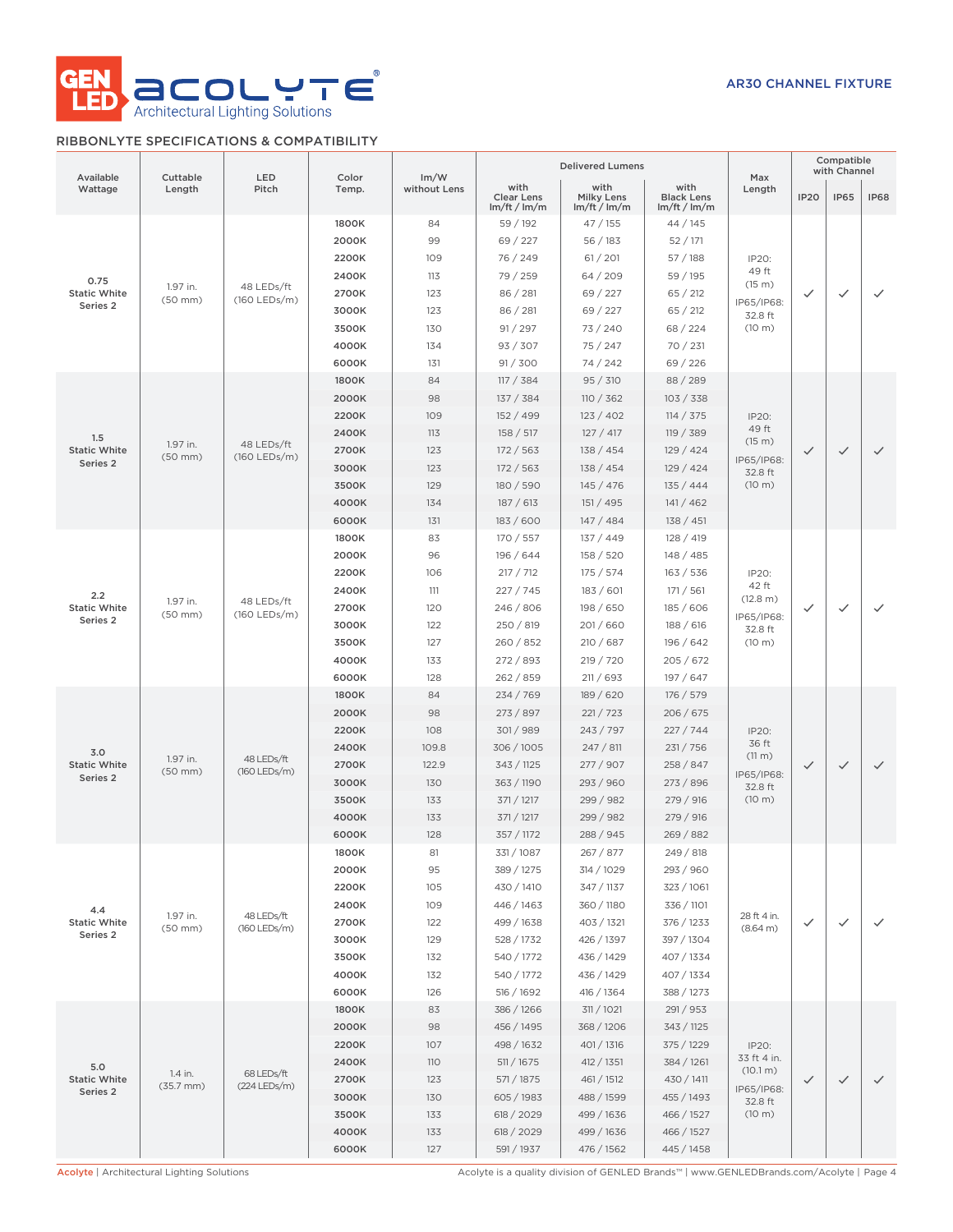

# RIBBONLYTE SPECIFICATIONS & COMPATIBILITY

|                                              |                           |                               |                       |                      |                                         | <b>Delivered Lumens</b>                 |                                         |                   | Compatible<br>with Channel |              |              |              |              |              |              |  |  |  |  |  |  |  |  |  |  |  |  |  |      |    |          |        |        |        |              |              |
|----------------------------------------------|---------------------------|-------------------------------|-----------------------|----------------------|-----------------------------------------|-----------------------------------------|-----------------------------------------|-------------------|----------------------------|--------------|--------------|--------------|--------------|--------------|--------------|--|--|--|--|--|--|--|--|--|--|--|--|--|------|----|----------|--------|--------|--------|--------------|--------------|
| Available<br>Wattages                        | Cuttable<br>Length        | LED<br>Pitch                  | Color<br>Temp.        | Im/W<br>without Lens | with<br><b>Clear Lens</b><br>Im/ft/Im/m | with<br><b>Milky Lens</b><br>Im/ft/Im/m | with<br><b>Black Lens</b><br>Im/ft/Im/m | Max<br>Length     | <b>IP20</b>                | <b>IP65</b>  | <b>IP68</b>  |              |              |              |              |  |  |  |  |  |  |  |  |  |  |  |  |  |      |    |          |        |        |        |              |              |
|                                              |                           |                               | 1800K                 | 82                   | 458 / 1501                              | 369 / 1211                              | 344 / 1130                              |                   |                            |              |              |              |              |              |              |  |  |  |  |  |  |  |  |  |  |  |  |  |      |    |          |        |        |        |              |              |
|                                              |                           |                               | 2000K                 | 95                   | 530 / 1739                              | 428 / 1403                              | 399 / 1309                              |                   |                            |              |              |              |              |              |              |  |  |  |  |  |  |  |  |  |  |  |  |  |      |    |          |        |        |        |              |              |
|                                              |                           |                               | 2200K                 | 106                  | 591 / 1941                              | 477 / 1565                              | 445 / 1461                              |                   |                            |              |              |              |              |              |              |  |  |  |  |  |  |  |  |  |  |  |  |  |      |    |          |        |        |        |              |              |
| 6.0                                          |                           |                               | 2400K                 | 109                  | 608 / 1995                              | 491 / 1609                              | 458 / 1502                              |                   |                            |              |              |              |              |              |              |  |  |  |  |  |  |  |  |  |  |  |  |  |      |    |          |        |        |        |              |              |
| <b>Static White</b>                          | 1.4 in.<br>$(35.7$ mm $)$ | 68 LEDs/ft<br>$(224$ LEDs/m)  | 2700K                 | 122                  | 681 / 2233                              | 549 / 1801                              | 512 / 1681                              | 28 ft<br>(8.5 m)  | $\checkmark$               | $\checkmark$ | $\checkmark$ |              |              |              |              |  |  |  |  |  |  |  |  |  |  |  |  |  |      |    |          |        |        |        |              |              |
| Series 2                                     |                           |                               | 3000K                 | 129                  | 720 / 2362                              | 581 / 1905                              | 542 / 1778                              |                   |                            |              |              |              |              |              |              |  |  |  |  |  |  |  |  |  |  |  |  |  |      |    |          |        |        |        |              |              |
|                                              |                           |                               | 3500K                 | 132                  | 737 / 2417                              | 594 / 1949                              | 554 / 1819                              |                   |                            |              |              |              |              |              |              |  |  |  |  |  |  |  |  |  |  |  |  |  |      |    |          |        |        |        |              |              |
|                                              |                           |                               | 4000K                 | 132                  | 737 / 2417                              | 594 / 1949                              | 554 / 1819                              |                   |                            |              |              |              |              |              |              |  |  |  |  |  |  |  |  |  |  |  |  |  |      |    |          |        |        |        |              |              |
|                                              |                           |                               | 6000K                 | 126                  | 703 / 2307                              | 567 / 1860                              | 529 / 1736                              |                   |                            |              |              |              |              |              |              |  |  |  |  |  |  |  |  |  |  |  |  |  |      |    |          |        |        |        |              |              |
|                                              |                           |                               | Red                   | 41                   | 29/94                                   | 23/76                                   | 22/71                                   | IP20:             |                            |              |              |              |              |              |              |  |  |  |  |  |  |  |  |  |  |  |  |  |      |    |          |        |        |        |              |              |
| 0.75                                         | 1.97 in.                  |                               | Green                 | 175                  | 122/400                                 | 98 / 323                                | 92 / 301                                | 49 ft<br>(15 m)   |                            |              |              |              |              |              |              |  |  |  |  |  |  |  |  |  |  |  |  |  |      |    |          |        |        |        |              |              |
| <b>Static Color</b><br>Series <sub>2</sub>   | $(50$ mm $)$              | 48 LEDs/ft<br>(160 LEDs/m)    | <b>Blue</b>           | 19                   | 13/43                                   | 11 / 35                                 | 10/33                                   | IP65/IP68:        | $\checkmark$               | $\checkmark$ | $\checkmark$ |              |              |              |              |  |  |  |  |  |  |  |  |  |  |  |  |  |      |    |          |        |        |        |              |              |
|                                              |                           |                               | Amber                 | 34                   | 24/78                                   | 19/63                                   | 18/59                                   | 32.8 ft<br>(10 m) |                            |              |              |              |              |              |              |  |  |  |  |  |  |  |  |  |  |  |  |  |      |    |          |        |        |        |              |              |
|                                              |                           |                               | Red                   | 42                   | 59 / 192                                | 47/155                                  | 44 / 145                                | IP20:             |                            |              |              |              |              |              |              |  |  |  |  |  |  |  |  |  |  |  |  |  |      |    |          |        |        |        |              |              |
| 1.5                                          | 1.97 in.                  | 48 LEDs/ft                    | Green                 | 160                  | 223 / 732                               | 180 / 591                               | 168 / 551                               | 49 ft<br>(15 m)   |                            |              |              |              |              |              |              |  |  |  |  |  |  |  |  |  |  |  |  |  |      |    |          |        |        |        |              |              |
| <b>Static Color</b><br>Series <sub>2</sub>   | $(50$ mm $)$              | (160 LEDs/m)                  |                       | Blue                 | 18                                      | 25/82                                   | 20/66                                   | 19/62             | IP65/IP68:<br>32.8 ft      | ✓            | $\checkmark$ | $\checkmark$ |              |              |              |  |  |  |  |  |  |  |  |  |  |  |  |  |      |    |          |        |        |        |              |              |
|                                              |                           | Amber                         | 34                    | 47 / 156             | 38 / 125                                | 36 / 117                                | (10 m)                                  |                   |                            |              |              |              |              |              |              |  |  |  |  |  |  |  |  |  |  |  |  |  |      |    |          |        |        |        |              |              |
|                                              |                           |                               | Red                   | 42                   | 86 / 282                                | 69/227                                  | 65 / 212                                | IP20:             |                            |              |              |              |              |              |              |  |  |  |  |  |  |  |  |  |  |  |  |  |      |    |          |        |        |        |              |              |
| 2.2                                          | 1.97 in.                  | 48 LEDs/ft                    | Green                 | 145                  | 297 / 973                               | 239 / 785                               | 223 / 733                               | 42 ft<br>(12.8 m) |                            |              |              |              |              |              |              |  |  |  |  |  |  |  |  |  |  |  |  |  |      |    |          |        |        |        |              |              |
| <b>Static Color</b><br>Series <sub>2</sub>   | $(50$ mm $)$              | (160 LEDs/m)                  |                       |                      |                                         |                                         | <b>Blue</b>                             | 18                | 37/121                     | 30 / 97      | 28/91        | IP65/IP68:   | $\checkmark$ | $\checkmark$ | $\checkmark$ |  |  |  |  |  |  |  |  |  |  |  |  |  |      |    |          |        |        |        |              |              |
|                                              |                           |                               | Amber                 | 34                   | 70/228                                  | 56/184                                  | 52/172                                  | 32.8 ft<br>(10 m) |                            |              |              |              |              |              |              |  |  |  |  |  |  |  |  |  |  |  |  |  |      |    |          |        |        |        |              |              |
|                                              |                           |                               | Red                   | 40                   | 112 / 366                               | 90/295                                  | 84 / 267                                |                   |                            |              |              |              |              |              |              |  |  |  |  |  |  |  |  |  |  |  |  |  |      |    |          |        |        |        |              |              |
| 3.0                                          | 1.97 in.<br>$(50$ mm $)$  | 48 LEDs/ft                    | Green                 | 127                  | 354 / 1162                              | 286 / 937                               | 267 / 875                               | 32.8 ft           |                            |              |              |              |              |              |              |  |  |  |  |  |  |  |  |  |  |  |  |  |      |    |          |        |        |        |              |              |
| <b>Static Color</b><br>Series 2              |                           | (160 LEDs/m)                  |                       |                      |                                         |                                         |                                         |                   |                            |              |              |              |              |              |              |  |  |  |  |  |  |  |  |  |  |  |  |  | Blue | 25 | 70 / 229 | 56/185 | 53/172 | (10 m) | $\checkmark$ | $\checkmark$ |
|                                              |                           |                               | Amber                 | 29                   | 81 / 265                                | 65/214                                  | 61/200                                  |                   |                            |              |              |              |              |              |              |  |  |  |  |  |  |  |  |  |  |  |  |  |      |    |          |        |        |        |              |              |
|                                              |                           |                               | Red                   | 38                   | 155 / 510                               | 125 / 411                               | 117 / 384                               |                   |                            |              |              |              |              |              |              |  |  |  |  |  |  |  |  |  |  |  |  |  |      |    |          |        |        |        |              |              |
| 4.4                                          | 1.97 in.                  | 48 LEDs/ft<br>(160 LEDs/m)    | Green                 | 117                  | 479 / 1571                              | 386 / 1267                              | 360 / 1182                              | 29 ft             |                            |              |              |              |              |              |              |  |  |  |  |  |  |  |  |  |  |  |  |  |      |    |          |        |        |        |              |              |
| <b>Static Color</b><br>Series 2              | $(50$ mm $)$              |                               | <b>Blue</b>           | 24                   | 98 / 322                                | 79 / 260                                | 74/243                                  | (8.8 m)           | $\checkmark$               | $\checkmark$ | $\checkmark$ |              |              |              |              |  |  |  |  |  |  |  |  |  |  |  |  |  |      |    |          |        |        |        |              |              |
|                                              |                           |                               | Amber                 | 25                   | 102 / 336                               | 83 / 271                                | 77/253                                  |                   |                            |              |              |              |              |              |              |  |  |  |  |  |  |  |  |  |  |  |  |  |      |    |          |        |        |        |              |              |
|                                              |                           |                               | Red                   | 37                   | 172/564                                 | 139 / 455                               | 130 / 425                               |                   |                            |              |              |              |              |              |              |  |  |  |  |  |  |  |  |  |  |  |  |  |      |    |          |        |        |        |              |              |
| 5.0<br><b>Static Color</b>                   | 1.4 in.                   | 68 LEDs/ft                    | Green                 | 116                  | 539 / 1770                              | 435 / 1427                              | 406 / 1332                              | 30 ft             | $\checkmark$               | $\checkmark$ | $\checkmark$ |              |              |              |              |  |  |  |  |  |  |  |  |  |  |  |  |  |      |    |          |        |        |        |              |              |
| Series 2                                     | $(35.7$ mm $)$            | (224 LEDs/m)                  | Blue                  | 24                   | 112 / 366                               | 90 / 295                                | 84 / 276                                | (9.14 m)          |                            |              |              |              |              |              |              |  |  |  |  |  |  |  |  |  |  |  |  |  |      |    |          |        |        |        |              |              |
|                                              |                           |                               | Amber                 | 26                   | 121 / 397                               | 98 / 320                                | 91 / 299                                |                   |                            |              |              |              |              |              |              |  |  |  |  |  |  |  |  |  |  |  |  |  |      |    |          |        |        |        |              |              |
|                                              |                           |                               | Red                   | 37                   | 206/677                                 | 167/546                                 | 155 / 510                               |                   |                            |              |              |              |              |              |              |  |  |  |  |  |  |  |  |  |  |  |  |  |      |    |          |        |        |        |              |              |
| 6.0<br><b>Static Color</b>                   | 1.4 in.                   | 68 LEDs/ft                    | Green                 | 113                  | 631 / 2069                              | 509/1668                                | 475 / 1557                              | 28 ft             | $\checkmark$               | $\checkmark$ | $\checkmark$ |              |              |              |              |  |  |  |  |  |  |  |  |  |  |  |  |  |      |    |          |        |        |        |              |              |
| Series 2                                     | $(35.7 \, \text{mm})$     | $(224$ LEDs/m)                | Blue                  | 23                   | 128 / 421                               | 104 / 340                               | 97 / 317                                | (8.5 m)           |                            |              |              |              |              |              |              |  |  |  |  |  |  |  |  |  |  |  |  |  |      |    |          |        |        |        |              |              |
|                                              |                           |                               | Amber                 | 24                   | 134 / 439                               | 108 / 354                               | 101 / 331                               |                   |                            |              |              |              |              |              |              |  |  |  |  |  |  |  |  |  |  |  |  |  |      |    |          |        |        |        |              |              |
| 1.0<br>Variable White<br>Series <sub>2</sub> | 1.97 in.<br>(50 mm)       | 42 LEDs/ft (140<br>LEDs/m)    | 2000K<br>6500K        | 85                   | 79 / 259                                | 64 / 209                                | 60 / 195                                | 32.8 ft<br>(10 m) | $\checkmark$               | $\checkmark$ | $\checkmark$ |              |              |              |              |  |  |  |  |  |  |  |  |  |  |  |  |  |      |    |          |        |        |        |              |              |
| 3.0<br>Variable White<br>Series 2            | 1.97 in.<br>$(50$ mm $)$  | 42 LEDs/ft (140<br>$LEDs/m$ ) | 2000K<br>$+$<br>6500K | 80                   | 223 / 732                               | 180 / 591                               | 168 / 551                               | 32.8 ft<br>(10 m) | $\checkmark$               | $\checkmark$ | $\checkmark$ |              |              |              |              |  |  |  |  |  |  |  |  |  |  |  |  |  |      |    |          |        |        |        |              |              |
| 6.0<br>Variable White<br>Series 2            | 1.97 in.<br>$(50$ mm $)$  | 42 LEDs/ft (140<br>$LEDs/m$ ) | 2000K<br>$+$<br>6500K | 75                   | 419 / 1373                              | 338 / 1107                              | 315 / 1033                              | 32.8 ft<br>(10 m) | $\checkmark$               | $\checkmark$ | $\checkmark$ |              |              |              |              |  |  |  |  |  |  |  |  |  |  |  |  |  |      |    |          |        |        |        |              |              |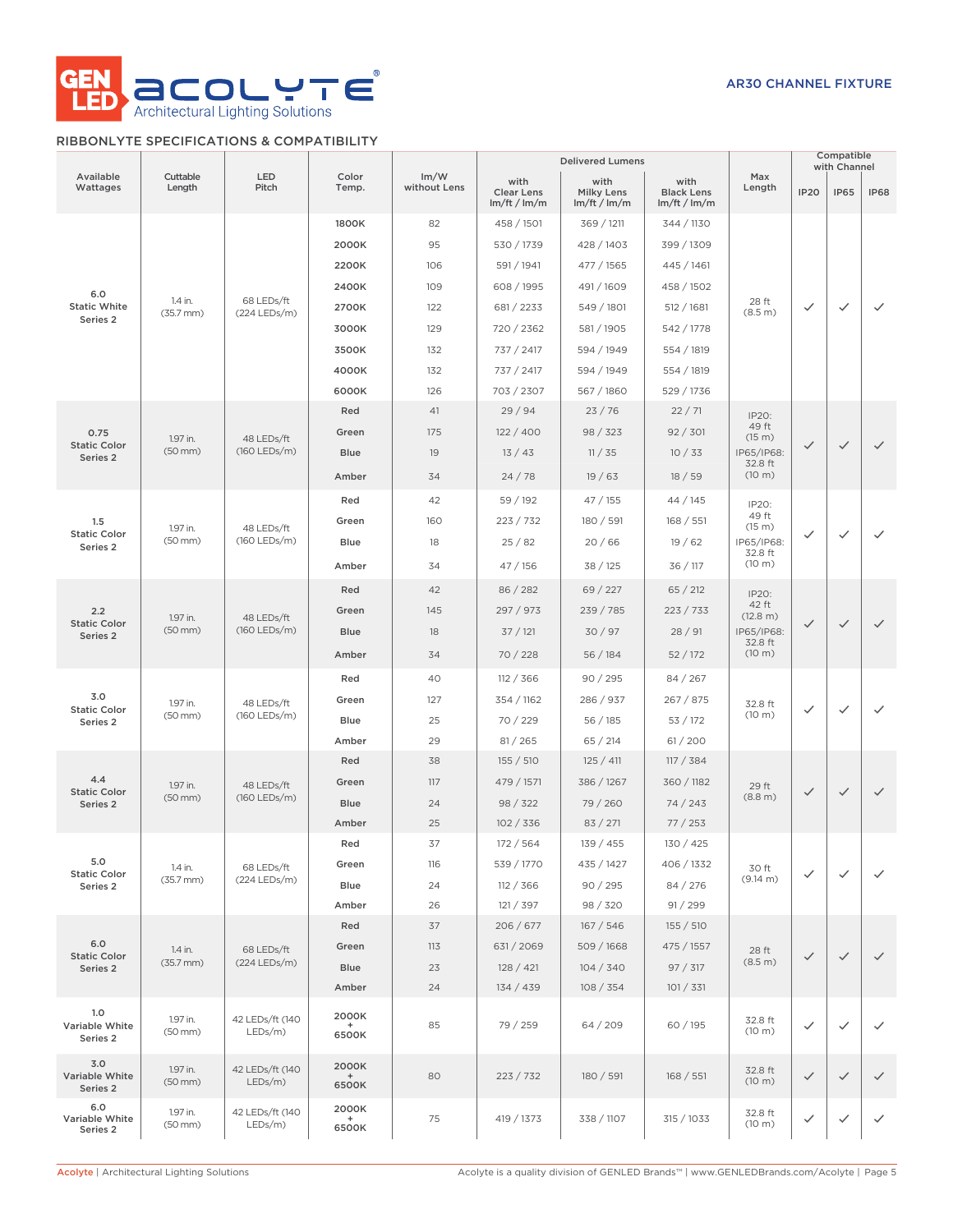

# RIBBONLYTE SPECIFICATIONS & COMPATIBILITY

| Available          | Cuttable                         | LED                         | Color                     | Im/W         |                                           | <b>Delivered Lumens</b>            |                                           | Max                                |              | Compatible<br>with Channel |              |  |
|--------------------|----------------------------------|-----------------------------|---------------------------|--------------|-------------------------------------------|------------------------------------|-------------------------------------------|------------------------------------|--------------|----------------------------|--------------|--|
| Wattages           | Length                           | Pitch                       | Temp.                     | without Lens | with<br><b>Clear Lens</b><br>Im/ft / Im/m | with<br>Milky Lens<br>Im/ft / Im/m | with<br><b>Black Lens</b><br>Im/ft / Im/m | Length                             | <b>IP20</b>  | <b>IP65</b>                | <b>IP68</b>  |  |
| 2.2<br><b>RGB</b>  | 6.55 in. (166.4)<br>mm)          | 9 LEDs/ft<br>$(30$ LEDs/m)  | <b>RGB</b>                | 37           | 76 / 248                                  | 61 / 200                           | 57 / 187                                  | 19 ft 7.9 in.<br>(6 <sub>m</sub> ) | ✓            | $\checkmark$               | $\checkmark$ |  |
| 4.4<br><b>RGB</b>  | 3.94 in.<br>$(100 \, \text{mm})$ | 18 LEDs/ft<br>$(60$ LEDs/m) | <b>RGB</b>                | 37           | 76 / 249                                  | 61/200                             | 57/187                                    | 19 ft 7.9 in.<br>(6 <sub>m</sub> ) | $\checkmark$ | $\checkmark$               | $\checkmark$ |  |
| 8.8<br><b>RGB</b>  | 1.97 in.<br>$(50$ mm $)$         | 18 LEDs/ft<br>$(60$ LEDs/m) | <b>RGB</b>                | 37           | 303 / 993                                 | 244 / 801                          | 228 / 748                                 | 19 ft 7.9 in.<br>(6 <sub>m</sub> ) | $\checkmark$ | $\checkmark$               | $\checkmark$ |  |
| 4.4<br><b>RGBW</b> | 6.55 in. (166.4)<br>mm)          | 18 LEDs/ft<br>$(60$ LEDs/m) | <b>RGBW</b>               | 65           | 266 / 873                                 | 215 / 704                          | 57/187                                    | 19 ft 7.9 in.<br>(6 <sub>m</sub> ) | $\checkmark$ | $\checkmark$               | $\checkmark$ |  |
| 4.4<br><b>RGBA</b> | 6.55 in. (166.4<br>mm)           | 18 LEDs/ft<br>$(60$ LEDs/m) | <b>RGBA</b>               | 33           | 135 / 443                                 | 109 / 357                          | 200 / 657                                 | 19 ft 7.9 in.<br>(6 <sub>m</sub> ) | $\checkmark$ | $\checkmark$               | $\checkmark$ |  |
| 5.5<br>4-in-1 RGBW | 3.94 in.<br>$(100$ mm $)$        | 18 LEDs/ft<br>$(60$ LEDs/m) | <b>RGBW</b>               | 51           | 261/856                                   | 210 / 690                          | 196 / 644                                 | 19 ft 7.9 in.<br>(6 <sub>m</sub> ) | $\checkmark$ | $\checkmark$               | $\checkmark$ |  |
| 5.5<br>4-in-1 RGBA | 3.94 in.<br>$(100$ mm $)$        | 18 LEDs/ft<br>$(60$ LEDs/m) | <b>RGBA</b>               | 27           | 138 / 453                                 | 111 / 365                          | 104 / 341                                 | 19 ft 7.9 in.<br>(6 <sub>m</sub> ) | $\checkmark$ | $\checkmark$               | $\checkmark$ |  |
| 8.8<br><b>RGBW</b> | 3.94 in.<br>$(100 \, \text{mm})$ | 36 LEDs/ft<br>(120 LEDs/m)  | <b>RGBW</b>               | 61           | 499.2 / 1638                              | 402.6 / 1321                       | 375.8 / 1233                              | 19 ft 7.9 in.<br>(6 <sub>m</sub> ) | $\checkmark$ | $\checkmark$               | $\checkmark$ |  |
| 8.8<br><b>RGBA</b> | 3.94 in.<br>(100 mm)             | 36 LEDs/ft<br>(120 LEDs/m)  | <b>RGBA</b>               | 22           | 180.1 / 591                               | 145.2 / 476                        | 135.5 / 445                               | 19 ft 7.9 in.<br>(6 <sub>m</sub> ) | $\checkmark$ | $\checkmark$               | $\checkmark$ |  |
|                    |                                  |                             | Red                       | 18.5         | 17/56                                     | 14/45.9                            | 13/42                                     |                                    |              |                            |              |  |
| <b>RGB</b>         | 3.94 in.                         | 18 LEDs/ft                  | Green                     | 45.6         | 42 / 139                                  | 34 / 111.5                         | 32/105                                    | 16 ft 5 in.                        | N/A          | N/A                        | $\checkmark$ |  |
| Addressable        | $(100$ mm $)$                    | $(60$ LEDs/m)               | Blue                      | 11.1         | 10/34                                     | 8/25                               | 8/25                                      | (5 <sub>m</sub> )                  |              |                            | <b>IP67</b>  |  |
|                    |                                  |                             | All                       | 89           | 83 / 272                                  | 67 / 219.8                         | 62/204                                    |                                    |              |                            |              |  |
|                    |                                  |                             | Red                       | 20.3         | 19/62                                     | 15/49.2                            | 14/47                                     |                                    |              |                            |              |  |
| <b>RGBW</b>        | 3.94 in.                         | 18 LEDs/ft                  | Green                     | 51.3         | 48 / 157                                  | 38 / 124.6                         | 36/18                                     | 16 ft 5 in.                        |              |                            | $\checkmark$ |  |
| Addressable        | $(100$ mm $)$                    | $(60$ LEDs/m)               | Blue                      | 10.8         | 10/33                                     | 8/25                               | 8/25                                      | (5 <sub>m</sub> )                  | N/A          | N/A                        | <b>IP67</b>  |  |
|                    |                                  |                             | White                     | 51.3         | 48 / 157                                  | 38 / 124.6                         | 36/118                                    |                                    |              |                            |              |  |
|                    |                                  |                             | All                       | 167.4        | 156 / 511                                 | 126 / 413.3                        | 117 / 384                                 |                                    |              |                            |              |  |
| 5.2<br>Warm Dim    | 3.94 in.<br>$(100$ mm $)$        | 36 LEDs/ft<br>(120 LEDs/m)  | <b>WARM</b><br><b>DIM</b> | 55           | 266 / 873                                 | 215 / 704                          | 200/657                                   | 16 ft 4 in.<br>(5 m)               | $\checkmark$ | $\checkmark$               | $\checkmark$ |  |

DIODE VISIBILITY CHART (Data below applies to installations with Milky lens only)



**RibbonLyte Color Changing RibbonLyte**

**Static White & Static Color**

| <b>KINNAILLAC</b>   |              |                                 |             |                                                |                                           |                                           |                     |                                             |                                 |               |                     |             |                     |                                      |                                    |                                    |             |
|---------------------|--------------|---------------------------------|-------------|------------------------------------------------|-------------------------------------------|-------------------------------------------|---------------------|---------------------------------------------|---------------------------------|---------------|---------------------|-------------|---------------------|--------------------------------------|------------------------------------|------------------------------------|-------------|
|                     | 0.75/1.5/2.2 | 3.0/4.4                         |             | 5.0/6.0                                        | 2.2<br><b>RGB</b>                         | 8.8<br>4.4<br><b>RGB</b><br><b>RGB</b>    |                     | 5.5<br>4.4<br>$4$ -in-1<br>RGBW/A<br>RGBW/A |                                 | 8.8<br>RGBW/A |                     | Warm Dim    | Variable<br>White   | <b>RGB &amp; RGBW</b><br>Addressable |                                    |                                    |             |
| IP2O<br><b>IP65</b> | <b>IP68</b>  | IP <sub>20</sub><br><b>IP65</b> | <b>IP68</b> | IP <sub>20</sub><br><b>IP65</b><br><b>IP68</b> | <b>IP20</b><br><b>IP65</b><br><b>IP68</b> | <b>IP20</b><br><b>IP65</b><br><b>IP68</b> | IP2O<br><b>IP65</b> | <b>IP68</b>                                 | IP <sub>20</sub><br><b>IP65</b> | <b>IP68</b>   | IP2O<br><b>IP65</b> | <b>IP68</b> | IP2O<br><b>IP65</b> | <b>IP68</b>                          | IP2O<br><b>IP65</b><br><b>IP68</b> | IP2O<br><b>IP65</b><br><b>IP68</b> | <b>IP67</b> |
|                     |              | N                               |             | N                                              |                                           | N                                         | N                   |                                             | N                               |               | N                   |             | N                   | $\overline{\phantom{a}}$             | N                                  | N                                  |             |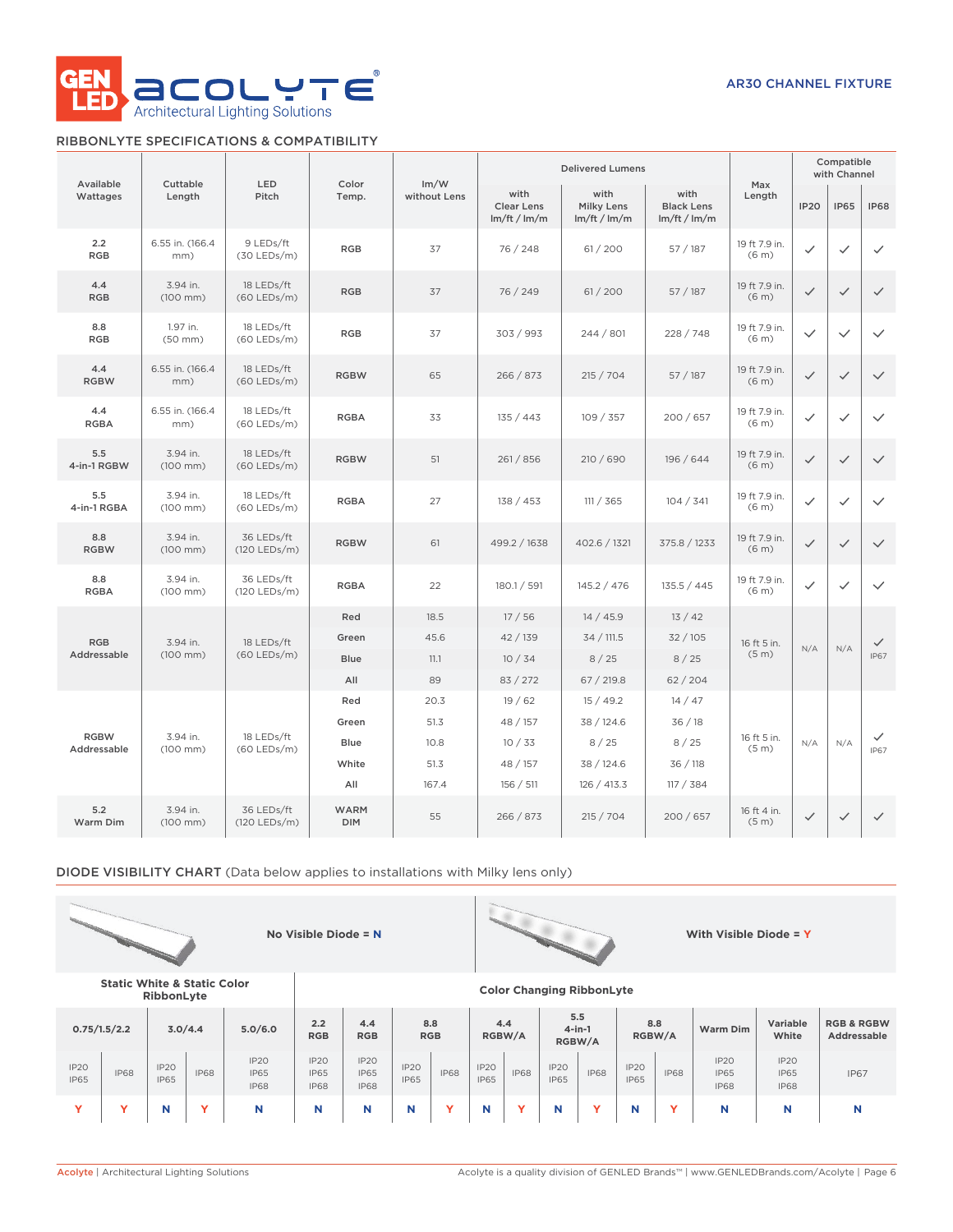

# AVAILABLE DRIVERS

## NON-DIMMING ELECTRONIC DRIVERS LUTRON HI-LUME DRIVERS



30W, 60W, 96W Non-Dimming Electronic Class 2 Drivers

Part No.: • DRVW2430 (30 Watt) • DRVW2460 (60 Watt)

• DRVW2496 (96 Watt)

Output Voltage: 24 V Voltage Range: 120-277 VAC IP Rating: Dry or Damp UL Listed





60W, 96W, 150W, 300W ELV/MLV Dimmable Drivers

Part No.:

- DRVW2460ELVMLV (60 Watt)
- DRVW2496ELVMLV (96 Watt)
- DRVW24150ELVMLV (150 Watt)
- DRVW24300ELVMLV (300 Watt)

Line Voltage Dimmable Drivers Output Voltage: 24 V Voltage Range: 100-277 VAC IP Rating: IP67 Dimmable UL, CE, and CSA Listed



240W, 320W Non-Dimming Electronic Drivers

Part No.: • DRVW24240 (240 Watt) • DRVW24320 (320 Watt)

Output Voltage: 24 V Voltage Range: 90-305 VAC IP Rating: Dry or Damp UL Recognized



40W Lutron Hi-Lume 1% Dimming Class 2 Drivers

Part No.: • DRVLUT24403W (40 Watt, 3-wire) • DRVLUT24402W (40 Watt, 2-wire)

Output Voltage: 24 V Voltage Range: 120-277 VAC (3-wire model) or 120V (2-wire model) IP Rating: Dry or Damp Dimmable using 2-wire forward phase, 3-wire+G or digital EcoSystem UL Listed



### LUTRON Skylark Contour Dimmer

Part No.: TRIDIMSKY Width: 2.94 in (75 mm) Length: 4.69 in (120 mm) Depth: 0.30 in (7.6 mm)

- Single pole and 3-way versions
- Compatible with Acolyte MLV drivers
- Slide adjusts brightness and On/Off control
- 30 mA max control current
- Available in white finish



### LUTRON NOVA-T Dimmer

Part No.: TRIDIMNOVA Width: 2.75 in (70 mm) Length: 4.56 in (116 mm) Depth: 0.30 in (7.6 mm)

- Slide adjusts brightness and On/Off control
- 30 mA max control current
- Available in white finish



## LUTRON DIVA Dimmer

Part No.: TRIDIMDIVA (With Locator Light) TRIDIMDIVAL Width: 2.94 in (75 mm) Length: 4.69 in (120 mm) Depth: 0.30 in (7.6 mm)

- Large paddle switch with a captive linear-slide dimmer
- 30 mA max control current
- Available in white finish
- Available with locator light which glows green when the switch is off

Note: For more options, please reference the Optional Dimmer List on Acolyte product website page.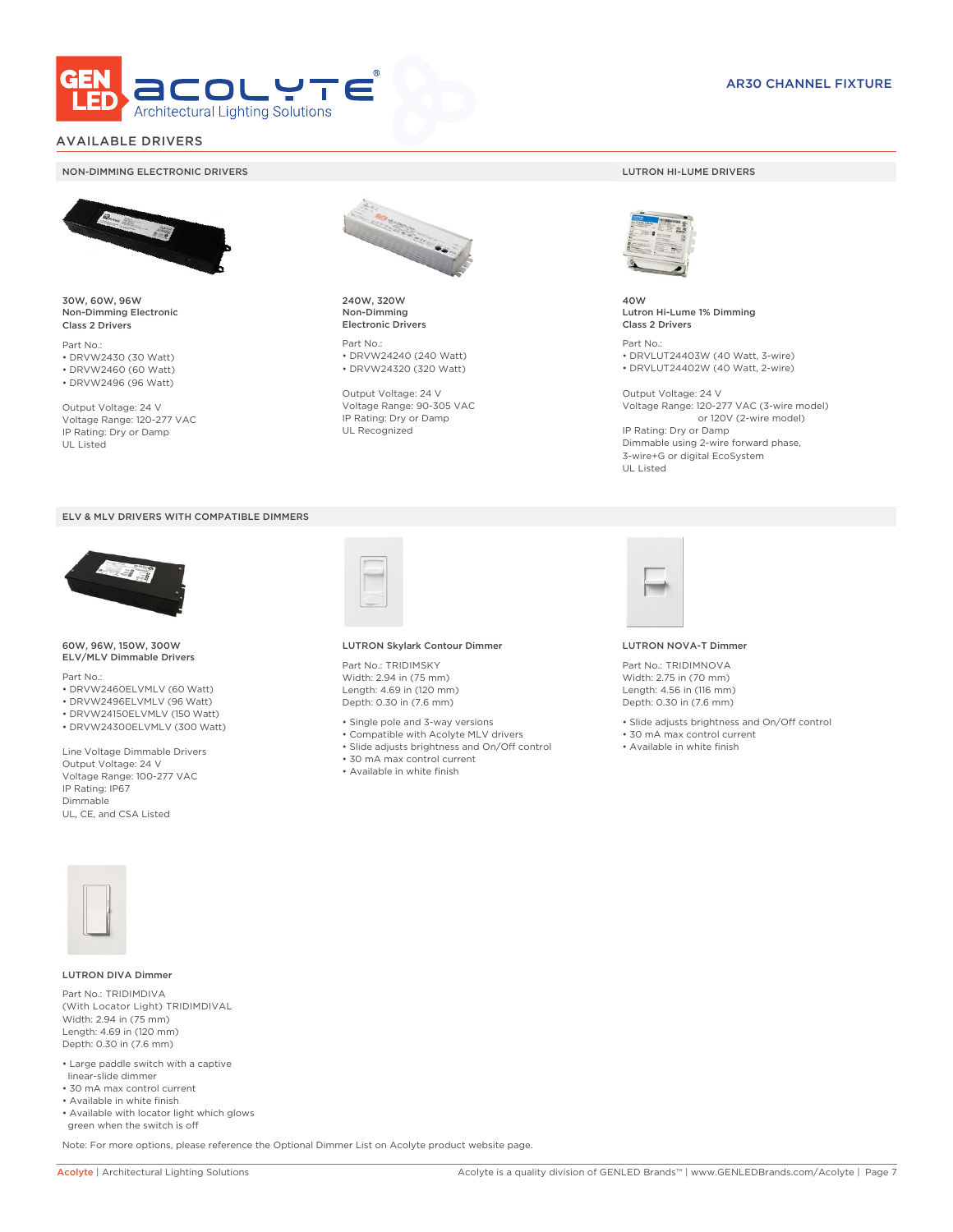

# AVAILABLE DRIVERS / CONTROLLERS AND DIMMING OPTIONS / WIRE GAUGE CHART

## 0-10V DRIVERS AND DIMMERS **DIMMING MODULE**



0-10V Dimmable Waterproof Drivers

96W Part No.: DRVW249610P 288W Part No.: DRVW2428810P Output Voltage: 24 V (+/- 0.5V) Voltage Range: 100-277 VAC Environmental Rating: UL Wet Location UL Listed



# LUTRON DIVA Dimmer

Part No.: LVDIMDIVA Width: 2.94 in (75 mm) Length: 4.69 in (120 mm) Depth: 0.30 in (7.6 mm)

- Compatible with 0-10 V Dimming Module
- Large paddle switch with a captive
- linear-slide dimmer
- 30 mA max control current
- Available in white finish

## DMX CONTROLLER AND PART NUMBER - FOR COLOR CHANGING VERSIONS



GLASS TOUCH WALL CONTROLLER Part Number: AWCRGBWW AWCVWW



4 CHANNEL WATERPROOF DMX INTERFACE Part Number: DMXINFWLCD4



1 ZONE WALL CONTROLLER Part Number: DMXCTRLG



5 CHANNEL DMX INTERFACE Part Number: DMXINFLCD5



## LUTRON NOVA-T Dimmer

Part No.: LVDIMNOVA Width: 2.75 in (70 mm) Length: 4.56 in (116 mm) Depth: 0.30 in (7.6 mm)

- Compatible with 0-10 V Dimming Module
- Slide adjusts brightness and On/Off control
- 30 mA max control current • Available in white finish
	-



## Variable White Dimming Module

Part No.: VWDIMMOD

• 1 dimming module required per 30 ft (9.1 m) • This product is only compatible with Variable White RibbonLyte, not Variable White Amber or Variable White Red. Works with any 0-10V dimmers to provide CCT change with one dimmer and brightness change with the other.

Note: Max length before additional power is introduced



5 ZONE WALL CONTROLLER Part Number: DMXCTRL



DMX OPTO SPLITTER Part Number: DMXOS8



10 ZONE WALL CONTROLLER Part Number: DMXCTRLD

|               | DRIVER AND RIBBONLYTE AT FULL LOAD |        |      |               |      |        |      |               |                |        |      |        |      |        |                |        |  |
|---------------|------------------------------------|--------|------|---------------|------|--------|------|---------------|----------------|--------|------|--------|------|--------|----------------|--------|--|
| Wattages      | 30                                 |        | 60   |               | 96   |        |      | 150           |                | 200    |      | 240    |      | 300    |                | 320    |  |
| Wire<br>Gauge | Feet                               | Meters | Feet | <b>Meters</b> | Feet | Meters | Feet | <b>Meters</b> | Feet           | Meters | Feet | Meters | Feet | Meters | Feet           | Meters |  |
| <b>24 AWG</b> | 14                                 | 4.27   | 9    | 2.74          | 5.5  | 1.68   | 3.75 | 1.14          | 2.75           | 0.84   | 2.25 | 0.69   | 1.75 | 0.53   | 1.75           | 0.53   |  |
| 22 AWG        | 22                                 | 6.71   | 14   | 4.27          | 9    | 2.74   | 5.75 | 1.75          | 4.5            | 1.37   | 3.5  | 1.07   | 2.75 | 0.84   | 2.75           | 0.84   |  |
| 20 AWG        | 35                                 | 10.67  | 23   | 7.01          | 14   | 4.27   | 9    | 2.74          | $\overline{7}$ | 2.13   | 5.75 | 1.75   | 4.5  | 1.37   | 4.25           | 1.30   |  |
| <b>18 AWG</b> | 56                                 | 17.07  | 37   | 11.28         | 23   | 7.01   | 15   | 4.57          | 11             | 3.35   | 9    | 2.74   | 7.5  | 2.29   | $\overline{7}$ | 2.13   |  |
| <b>16 AWG</b> | 90                                 | 27.44  | 60   | 18.29         | 37   | 11.28  | 24   | 7.32          | 18             | 5.49   | 15   | 4.57   | 12   | 3.66   | 11             | 3.35   |  |
| <b>14 AWG</b> | 142                                | 43.29  | 95   | 28.96         | 59   | 17.99  | 38   | 11.59         | 28             | 8.54   | 23   | 7.01   | 19   | 5.79   | 17             | 5.18   |  |
| 12 AWG        | 226                                | 68.90  | 151  | 46.04         | 94   | 28.66  | 60   | 18.29         | 45             | 13.72  | 37   | 11.28  | 30   | 9.15   | 28             | 8.54   |  |
| <b>10 AWG</b> | 360                                | 109.76 | 240  | 73.17         | 150  | 45.73  | 96   | 29.27         | 72             | 21.95  | 60   | 18.29  | 48   | 14.63  | 45             | 13.72  |  |
| 8 AWG         | 574                                | 175.00 | 381  | 116.16        | 239  | 72.87  | 153  | 46.65         | 115            | 35.06  | 95   | 28.96  | 76   | 23.17  | 71             | 21.65  |  |